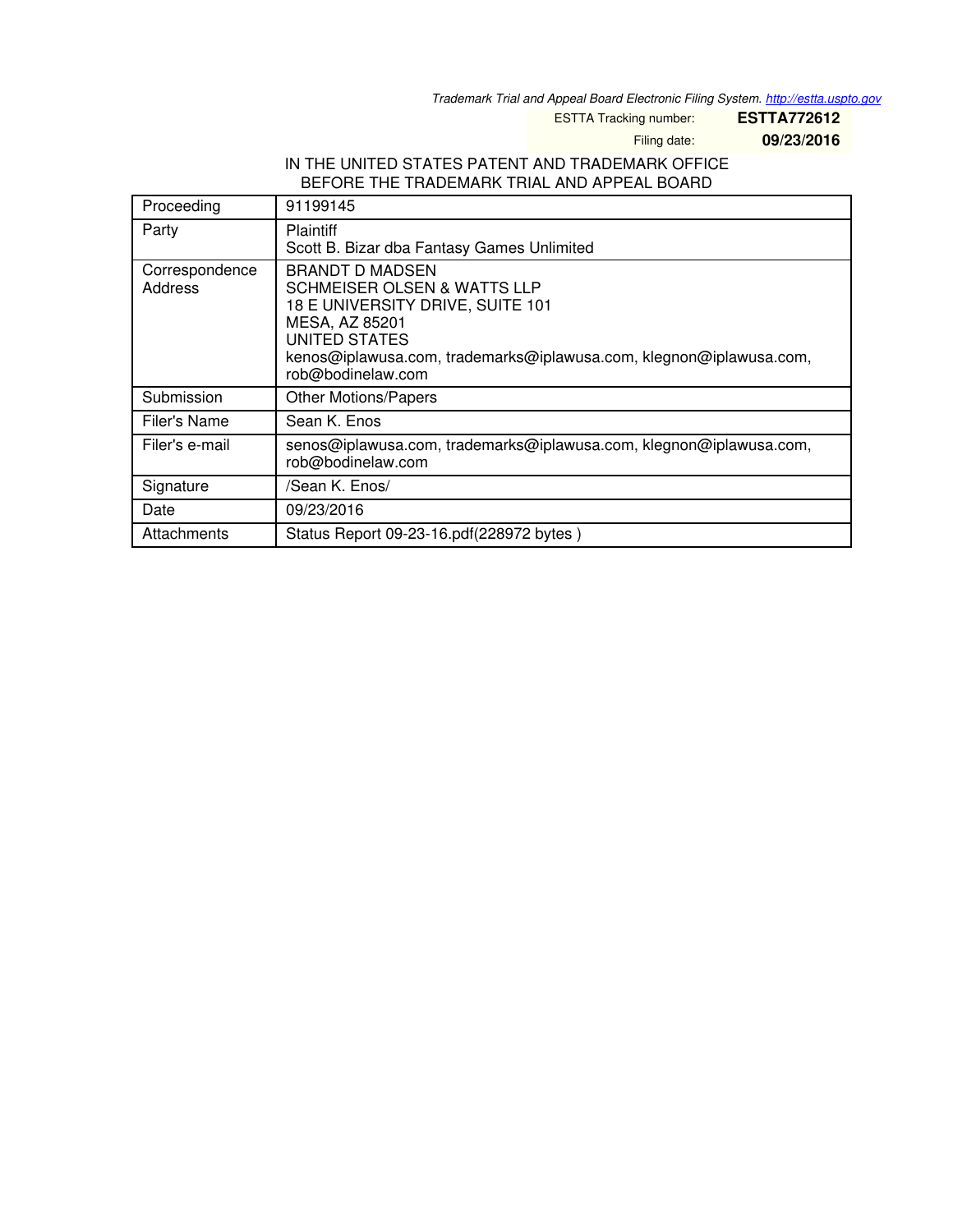### **IN THE UNITED STATES PATENT AND TRADEMARK OFFICE BEFORE THE TRADEMARK TRIAL AND APPEAL BOARD**

In the Matter of Trademark Application Serial No. 85/064,923 For the Mark: VILLAINS AND VIGILANTES & Design Published in the Official Gazette on: November 23, 2010

Scott B. Bizar, d/b/a Fantasy Games Unlimited

Opposer - Plaintiff

v.

Monkey House Games, LLC

Applicant - Defendant

Opposition No.: 91199145 Serial No.: 85064923

#### **STATUS OF CIVIL ACTION**

In response to the notice from the Board dated August 26, 2016, Opposer Scott B. Bizar, d/b/a Fantasy Games Unlimited submits that the civil action has been settled by a Confidential Settlement Agreement executed by both parties on January 11, 2016 with the United States District Court for the District of Arizona in case no. CV-11-02036-PHX-DMF. Additionally, Full satisfaction of judgment was filed and entered on April 12, 2016. Opposer is working to prepare and file the necessary documents for withdrawal of this opposition.

> Respectfully submitted, Schmeiser, Olsen & Watts LLP

Dated: September 23, 2016 By: /Sean K. Enos/

 Sean K. Enos (Licensed in AZ) 18 East University Drive, Ste. 101 Mesa, AZ 85201 Telephone: (480) 655-0073 Facsimile: (480) 655-9536 Attorney for Scott B. Bizar, d/b/a Fantasy Games Unlimited